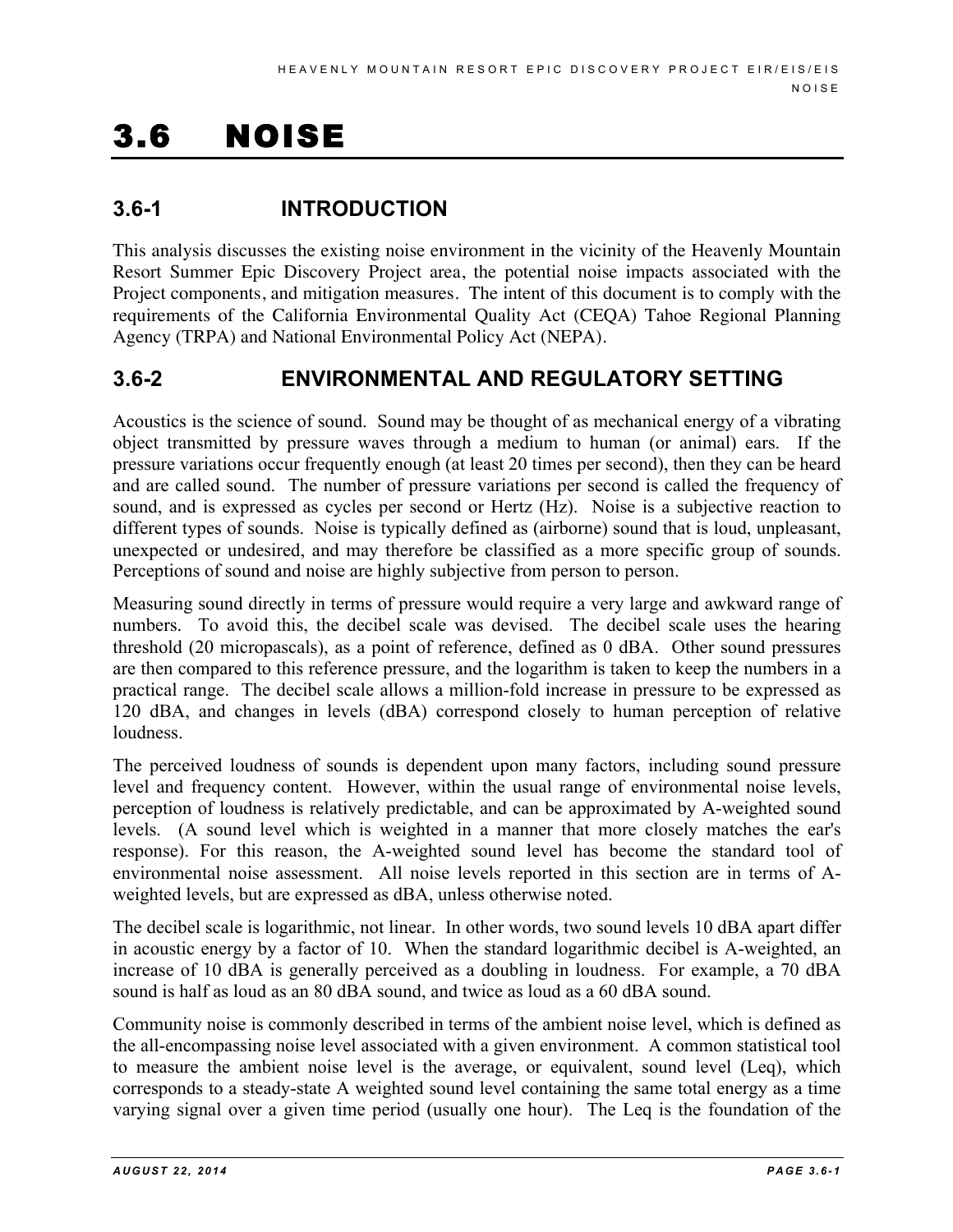composite noise descriptors, Ldn and CNEL, and show very good correlation with community response to noise.

The day/night average level (Ldn) is based upon the average noise level over a 24-hour day, with a +10 decibel weighting applied to noise occurring during nighttime  $(10:00 \text{ p.m. to } 7:00 \text{ a.m.})$ hours. The nighttime adjustment of  $+10$  dBA is based upon the assumption that people react to nighttime noise exposures as though they were twice as loud as daytime exposures. The Ldn is similar to the CNEL descriptor. The CNEL is defined as the 24-hour average noise level with noise occurring during evening hours (7:00 p.m. – 10 p.m.) weighted by a factor of three, and nighttime hours (10 p.m.  $-7$  a.m.) weighted by a factor of 10, prior to the averaging. The measured Ldn and CNEL values generally agree within 1 dBA.

Table 3.6-1 lists several examples of the noise levels associated with common situations. Appendix 3.6-A provides a summary of acoustical terms used in this report.



**Figure 3.6-1: Examples of Sound Levels**

## **Ambient Noise Levels Within the Project Boundaries and in the Project Vicinity**

Ambient noise levels in the vicinity of the Heavenly Mountain Resort during the ski season have a history of documentation. Extensive background noise measurements during the ski season have been collected as a part of the Heavenly Master Plan and Monitoring Plan. Existing noise sources associated with ski resort operation during the ski season include snowmaking, snow grooming machines, avalanche control, parking lot activities, snow removal, and automobile traffic generated by ski area patrons. Noise measurements which were conducted during the ski season were generally collected to determine noise levels associated with snowmaking operations. However, a permanent noise monitoring station was set up near Heavenly's California base area, and it has historically collected data between November 1st through March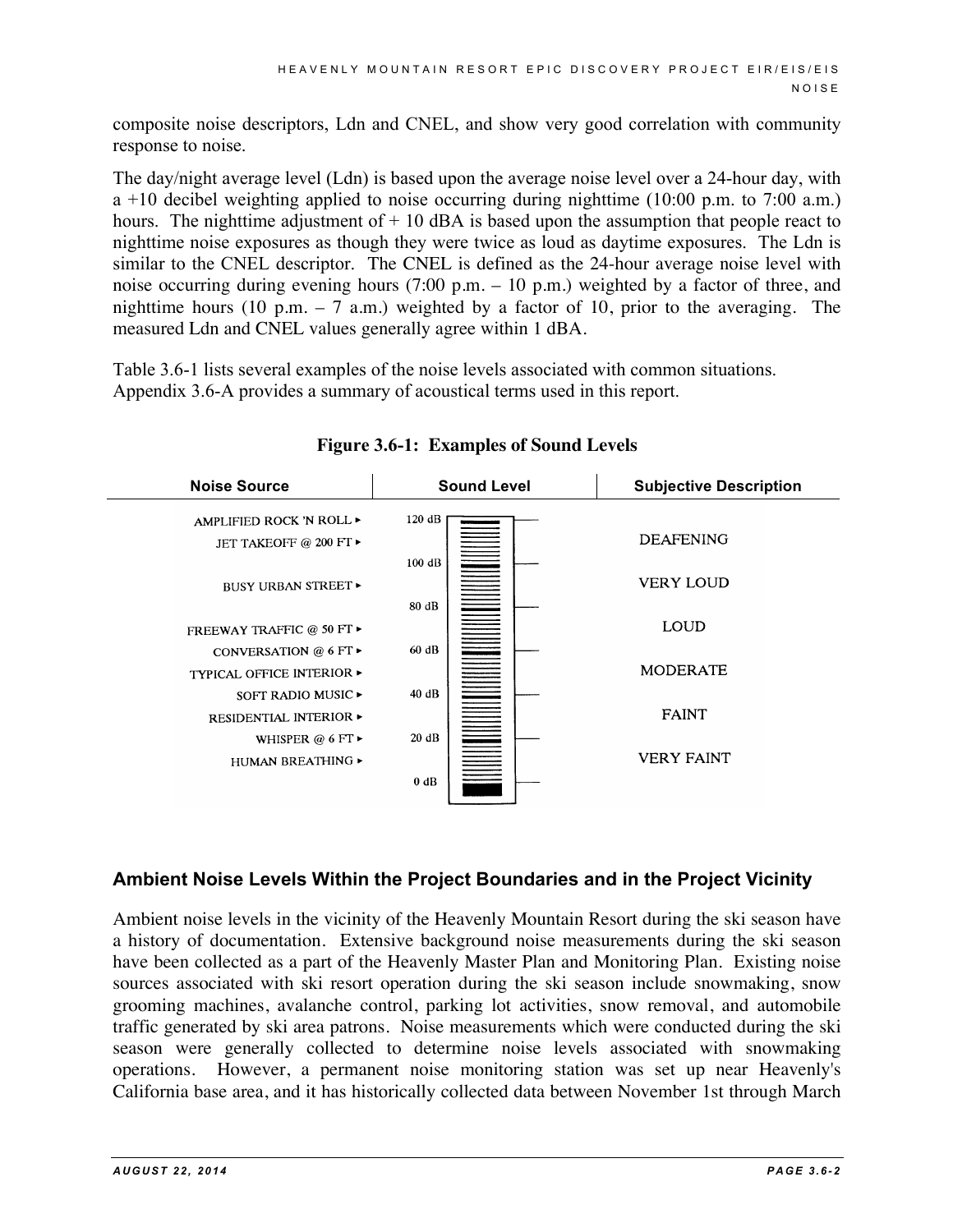31st. Some of this ambient data may be applicable to the summer activities associated with the Summer Epic Discovery Project, since much of the data was collected when snowmaking operations did not occur. It also provides a comparison to the measured ambient noise levels collected during the summer periods, which are described below. The winter data is shown in Table 3.6-1.

Existing summer noise sources on the mountain are associated with existing maintenance activities, people accessing the mountain via the gondola, some parking lot activities and local roadway noise. Additional ambient noise measurements were conducted during the summer months on the California side of the mountain. Noise measurements were conducted at the midmountain lodge, and at the California base area. Noise measurements conducted at the California Base in August 2006 indicated that the typical hourly average noise levels were 50 dBA Leq, and the calculated CNEL was 56 dBA. Noise measurements conducted at the Gondola Top Station Lodge in September 2006 indicated that the typical hourly average noise levels ranged between 36 dBA Leq and 42 dBA Leq, and the calculated CNEL was approximately 43 dBA CNEL.

## **Existing Traffic Noise Levels**

Table 3.6-2 shows the existing traffic noise levels. In addition, this table shows the distances to the CNEL contours. All traffic noise analyses are based upon Friday summer peak hour p.m. traffic volumes provided by the traffic consultant. Peak hour traffic volumes were multiplied by 10 to establish average daily traffic (ADT) volumes. See Appendix 3.6-B for the detailed traffic noise analysis inputs and results.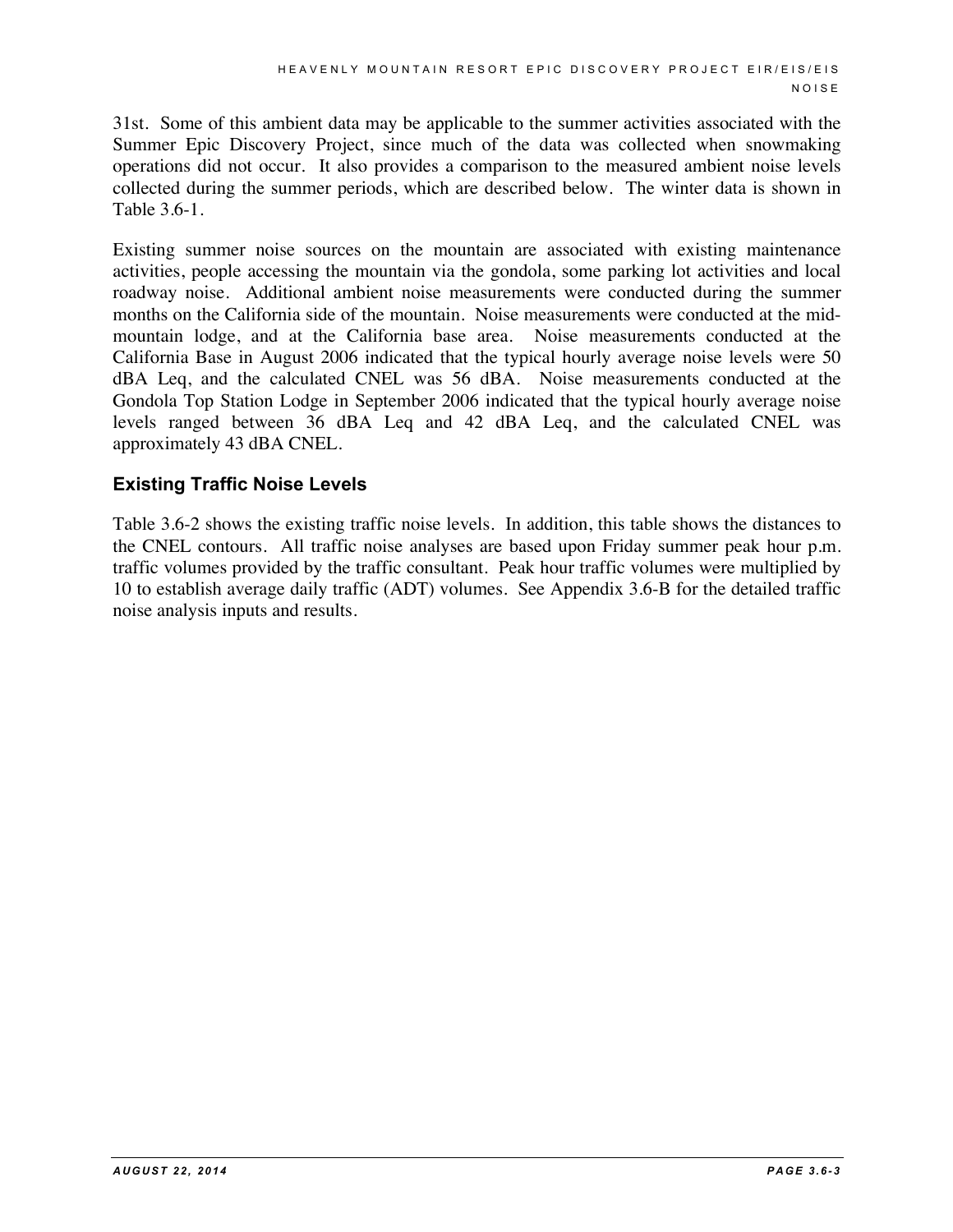# **Table 3.6-1**

# Summary of Measured Ski Season Noise Levels at the Tahoe Seasons Resort CA Base Area (Average Measured CNEL)

| Year          | <b>CNEL on</b><br>Days with<br>Snowmaking | <b>CNEL on</b><br>Days without<br>Snowmaking | <b>CNEL During</b><br><b>Measurement</b><br><b>Period</b> | Total # of<br><b>Monitoring</b><br>Days | Total # of<br>Snowmaking<br><b>Days</b> |
|---------------|-------------------------------------------|----------------------------------------------|-----------------------------------------------------------|-----------------------------------------|-----------------------------------------|
| *2003/2004    | $67.4 \text{ dBA}$                        | $62.3 \text{ dBA}$                           | 65.7 dBA                                                  | 104                                     | 56                                      |
| $*2004/2005$  | 65.3 dBA                                  | $61.5 \text{ dBA}$                           | 63.1 dBA                                                  | 149                                     | 51                                      |
| $*2005/2006$  | $61.0 \text{ dBA}$                        | $60.9 \text{ dBA}$                           | 61.4 dBA                                                  | 151                                     | 41                                      |
| $*2006/2007$  | 63.7 dBA                                  | 58.1 dBA                                     | $62.6 \text{ dBA}$                                        | 149                                     | 75                                      |
| $*2007/2008$  | $62.4 \text{ dBA}$                        | 58.2 dBA                                     | 61.6 dBA                                                  | 140                                     | 62                                      |
| *2008/2009    | $62.4 \text{ dBA}$                        | 59.7 dBA                                     | 61.2 dBA                                                  | 119                                     | 75                                      |
| $*2009/2010$  | 59.8 dBA                                  | 55.5 dBA                                     | 58.1 dBA                                                  | 150                                     | 72                                      |
| $*$ 2010/2011 | 57.9 dBA                                  | 55.6 dBA                                     | 56.5 dBA                                                  | 150                                     | 52                                      |
| $*$ 2011/2012 | 59.3 dBA                                  | 55.5 dBA                                     | 58.1 dBA                                                  | 148                                     | 86                                      |
| $*2012/2013$  | $60.1$ dBA                                | 55.9 dBA                                     | 58.6 dBA                                                  | 143                                     | 77                                      |

Source: j.c. brennan & associates, Inc. - 2014

\* The 2000/2001 - 2008/2009 measurement site was moved to the ground level of the Tahoe Seasons Resort. Previously this site was located at the roof-top of the Tahoe Seasons Resort.

\*\* Noise measurement site moved to USFS property @ northeast corner of Keller and Saddle.

# **Table 3.6-2**

## Existing Traffic Noise Levels

|               |                            | CNEL $@$          | <b>Distance to Traffic CNEL Contours (feet)</b> |        |        |  |
|---------------|----------------------------|-------------------|-------------------------------------------------|--------|--------|--|
| Roadway       | <b>Segment</b>             | <b>100 Feet</b>   | 55 dBA                                          | 60 dBA | 65 dBA |  |
| <b>US 50</b>  | Lake Pkwy - Kingsbury      | $63$ dBA          | 365                                             | 169    | 79     |  |
| <b>US 50</b>  | Lake Pkway - Casino Core   | $62$ dBA          | 309                                             | 144    | 67     |  |
| <b>US 50</b>  | Casino Core - Stateline    | $63$ dBA          | 319                                             | 148    | 69     |  |
| <b>US 50</b>  | Stateline to Friday Ave    | $63$ dBA          | 340                                             | 158    | 73     |  |
| <b>US 50</b>  | Friday Ave - Park Ave.     | $63$ dBA          | 347                                             | 161    | 75     |  |
| <b>US 50</b>  | Park Ave - Pioneer Tr.     | $64 \text{ dB}$ A | 398                                             | 185    | 86     |  |
| <b>US 50</b>  | Pioneer Tr. - Ski Run Blyd | $63 \text{ dBA}$  | 335                                             | 155    | 72     |  |
| Pioneer Trail | South of US 50             | 58 dBA            | 162                                             | 75     | 35     |  |
| Park Ave      | West of US 50              | $51$ dBA          | 58                                              | 27     | 12     |  |
| Park Ave.     | East of US 50              | 55 dBA            | 101                                             | 47     | 22     |  |

Source: j.c. brennan & associates, Inc., and Fehr & Peers Traffic Consultants - 2014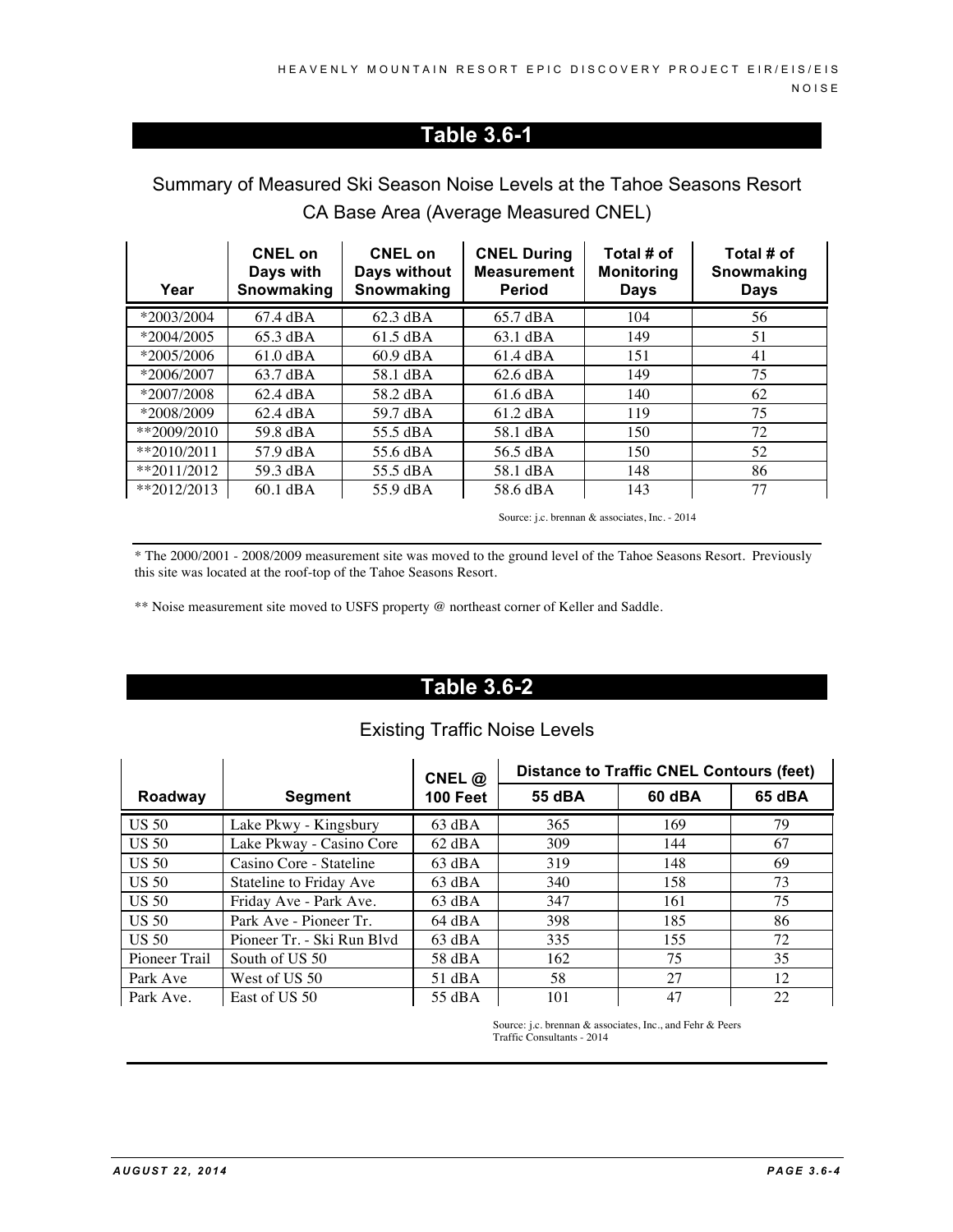# **3.6-3 EVALUATION CRITERIA**

The Table 3.6-3 criteria are taken from the TRPA Regional Plan documents as noted in the "Justification" column.

## **Table 3.6-3**

| <b>Evaluation Criteria</b>                                                        | As Measured by                                                                       | Point of<br><b>Significance</b>                                                                                                                                                                                                                                                                                   | <b>Justification</b>                                |
|-----------------------------------------------------------------------------------|--------------------------------------------------------------------------------------|-------------------------------------------------------------------------------------------------------------------------------------------------------------------------------------------------------------------------------------------------------------------------------------------------------------------|-----------------------------------------------------|
| 1. Will construction of the<br>Project expose the public to<br>high noise levels? | Hours of Operation                                                                   | Construction outside of<br>the hours between 8:00<br>a.m. to 6:30 p.m.                                                                                                                                                                                                                                            | TRPA Code of Ordinances<br>Chapter 68, Section 68.9 |
| 2. Will operation of the<br>Project expose the public to<br>high noise levels?    | Projected noise levels<br>at the Plan Area<br>Boundary during hours<br>of operation. | <b>PAS 080 - 50 dB CNEL</b><br>PAS 082, 085, 086, 087,<br>$088 - 55$ dBA CNEL<br>PAS 089B-65 dB CNEL<br>(PAS 098B was replaced)<br>by the Stateline/Ski Run<br>Community Plan)<br>PAS 095 - 45 dBA<br><b>CNEL</b><br>PAS 121 - 45 dBA<br><b>CNEL</b><br><b>US 50 - 65 dBA CNEL</b><br>at 300 feet from<br>Roadway | <b>TRPA Plan Area Statement</b><br>Criteria         |

## Evaluation Criteria with Point of Significance - Noise

# **3.6-4 ENVIRONMENTAL IMPACTS**

The primary noise sources associated with the project include construction activities on the mountain, and recreational activities associated with the Adventure Peak, East Peak Reservoir Basin, Sky Meadows Basin and Mountain-wide designated areas. In addition, traffic associated with the project on the local street system is also a potential noise impact. The impact assessment associated with recreational activities on the mountain has been organized to evaluate individual activities at each of the four designated areas (Adventure Peak, East Peak Reservoir Basin, Sky Meadows Basin, and the Mountain-wide area).

Impacts associated with noise from the project are evaluated using the TRPA CNEL standards as the test of significance. The TRPA standards have been determined to be the most restrictive for the Heavenly Mountain Resort Project Area, and are therefore considered to be the test of significance.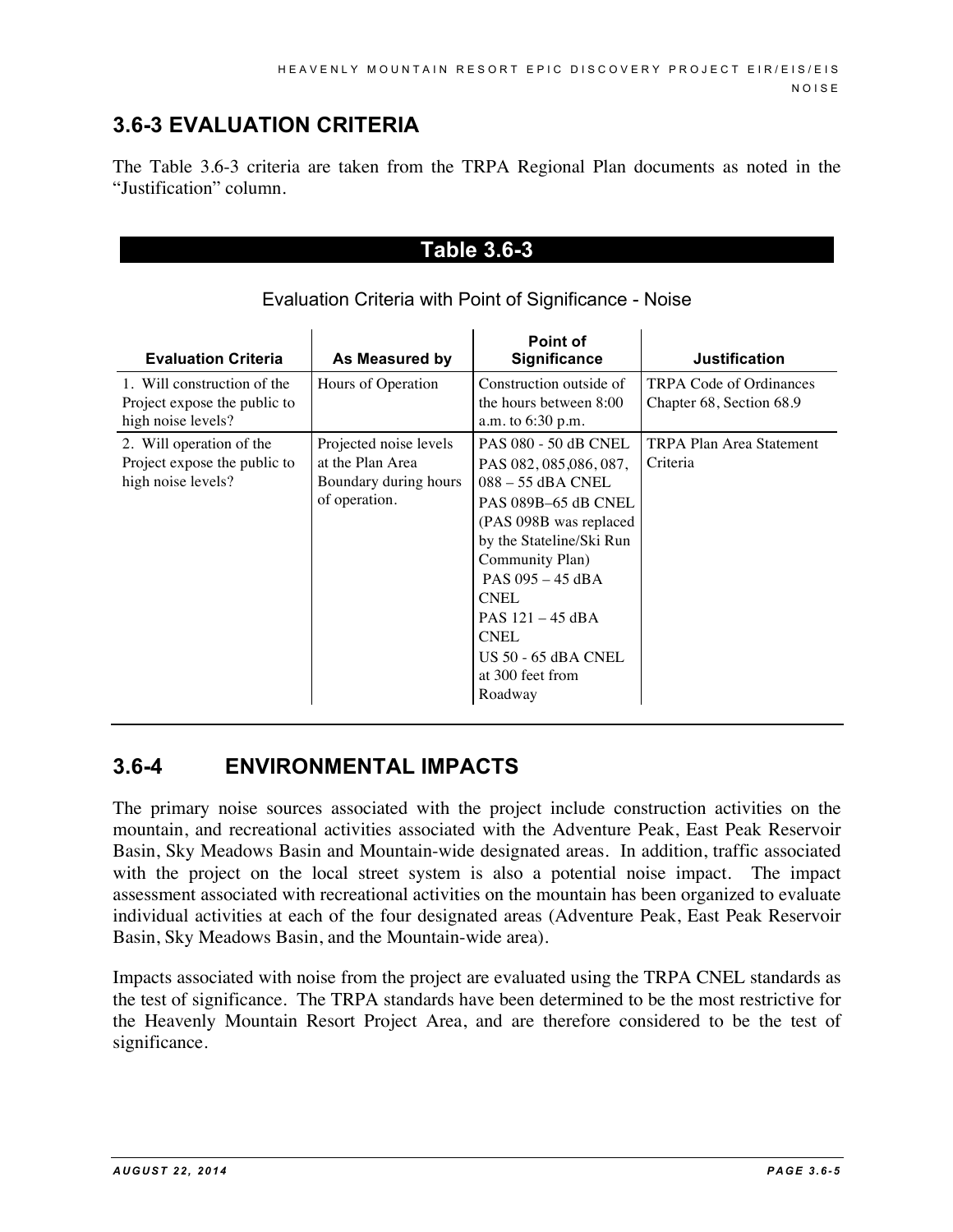## **IMPACT: NOISE-1: Adventure Peak Activities Noise Impacts**

For the No Action Alternative this analysis assumes that a continuation of existing management practices without changes, additions, or upgrades to existing conditions would occur. Based upon the existing noise measurements on the mountain, no exceedances of the standards are expected to occur.

## Mid-Station Zip Line

To assess noise impacts associated with the Mid-Station Zip Line Canopy Tour, this analysis utilizes noise measurement data collected by j.c. brennnan  $\&$ associates, Inc. at Park City, Utah in August 2013. The noise measurement data indicated that the primary noise sources associated with the zip line included people yelling, and the metal-on-metal sound from the cable and the sheave wheel. Noise level data indicated that two individuals passing by on the zip line resulted in a maximum noise level of 68 dBA and a sound exposure level (SEL) of 72 dBA, at a distance of 50 feet. To calculate the CNEL for the zip line, it was assumed that no more than 1,000 individuals per day would utilize the zip line. Therefore, the CNEL at a distance of 50 feet can be calculated as follows:

## SEL  $(72) + 30 - 49.4$ : where

The mean SEL is 72 dBA, 30 is 10<sup>\*</sup> the logarithm of the number of operations in a day, and 49.4 is 10 \* the logarithm of the number of seconds in a day. The calculated noise level from the zip line is 52.6 dBA CNEL.

The Canopy Tour zip lines are located at the upper mountain and the CNEL standards for those plan areas is 50 dBA CNEL. The distance from the zip line to the 50 dBA CNEL contour would be 67 feet. The zip line would comply with the TRPA 50 dBA CNEL standard at the Plan Area boundaries.

## Sky-Cycle Canopy Tour

The Sky-Cycle Canopy Tour is similar to a zip line, where bicycle type devices are attached to guy wires and traverse through the trees. Noise levels associated with this activity are assumed to be similar to the zip line activities. The distance to the 50 dBA CNEL contour and is 67 feet. The sky-cycle would comply with the TRPA 50 dBA CNEL standard at the Plan Area boundaries.

## Forest Flyer Alpine Coaster

The proposed Forest Flyer project consists of the installation and operation of an all weather coaster, similar to a toboggan ride. The ride consists of a bottom terminal for loading and unloading, bottom drive station, top tension station, and uphill and downhill lines. The ride consists of loading passengers at the bottom terminal, pulling the passengers uphill on two-person sleds, and releasing them onto the downhill track for a controlled descent back to the bottom terminal.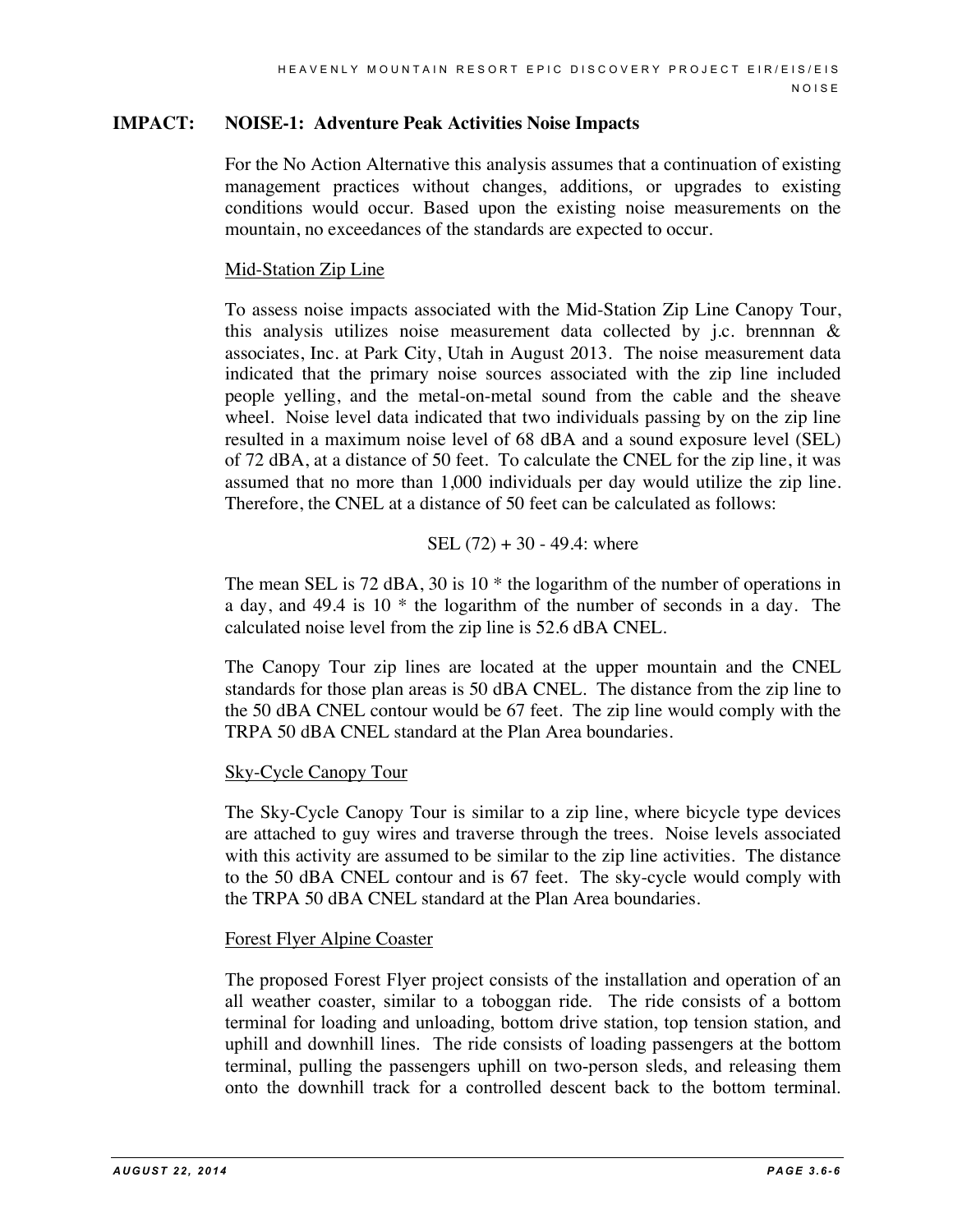Passengers have the ability to control their own speed, with a secondary maximum safety speed limit of 25 mph.

As a means of evaluating the noise levels associated with the Forest Flyer Alpine Coaster, j.c. brennan & associates, Inc. collected noise level data of a similar Forest Flyer on January 29, 2010, and again on August 13, 2010 in Park City Utah. Based upon 16 different samples of operations, the average maximum noise level was 60 dBA and the average SEL was 63 dBA, at a distance of 50 feet.

According to the ride manufacturer, the ride has a maximum capacity of approximately 400 people per hour, based upon 2 people per sled. Therefore, total number of operations in an 8-hour period would be  $1,600$  (400 x  $8/2$ ). Using the formula described above for the zip line the calculated CNEL at a distance of 50 feet is 45.6 dBA. Therefore, the Forest Flyer will comply with the TRPA standard of 50 dBA CNEL at the Plan Area boundaries.

## Infill Activities

Infill activities are planned in a small area at the top of the gondola. These activities include a Mountain Bike Skills Park, Disc Golf, Gem Panning, and Kids Zip line. These are designed as passive activities for children and some adults on the mountain bike skills park area and disc golf area. Generally play areas for children produce noise levels associated with children yelling and some interaction with adults. Typical hourly noise levels for play areas of 50 to 75 children result in hourly noise levels of 55 dBA Leq at a distance of 75 feet. The CNEL associated with 8 hours of activity would result in a CNEL of 50 dBA CNEL. Based upon the locations of the infill activities, the noise levels would not exceed the TRPA standard of 50 dBA CNEL at the Plan Area boundary.

## *CEQA and TRPA*

Analysis: *Less than Significant; All Alternatives*

Noise levels associated with the activities at the Adventure Peak area would comply with the 50 dBA CNEL standards at the plan area boundaries. Therefore, this impact is considered to be less than significant.

## *NEPA*

Analysis: *No Adverse Effects, All Alternatives*

Noise effects associated with the Summer Epic Discovery activities within the Adventure Peak area are discussed above under CEQA and TRPA.

## **IMPACT: NOISE-2: East Peak Lake Basin Activities Noise Impacts**

For the No Action Alternative, this analysis assumes that a continuation of existing management practices without changes, additions, or upgrades to existing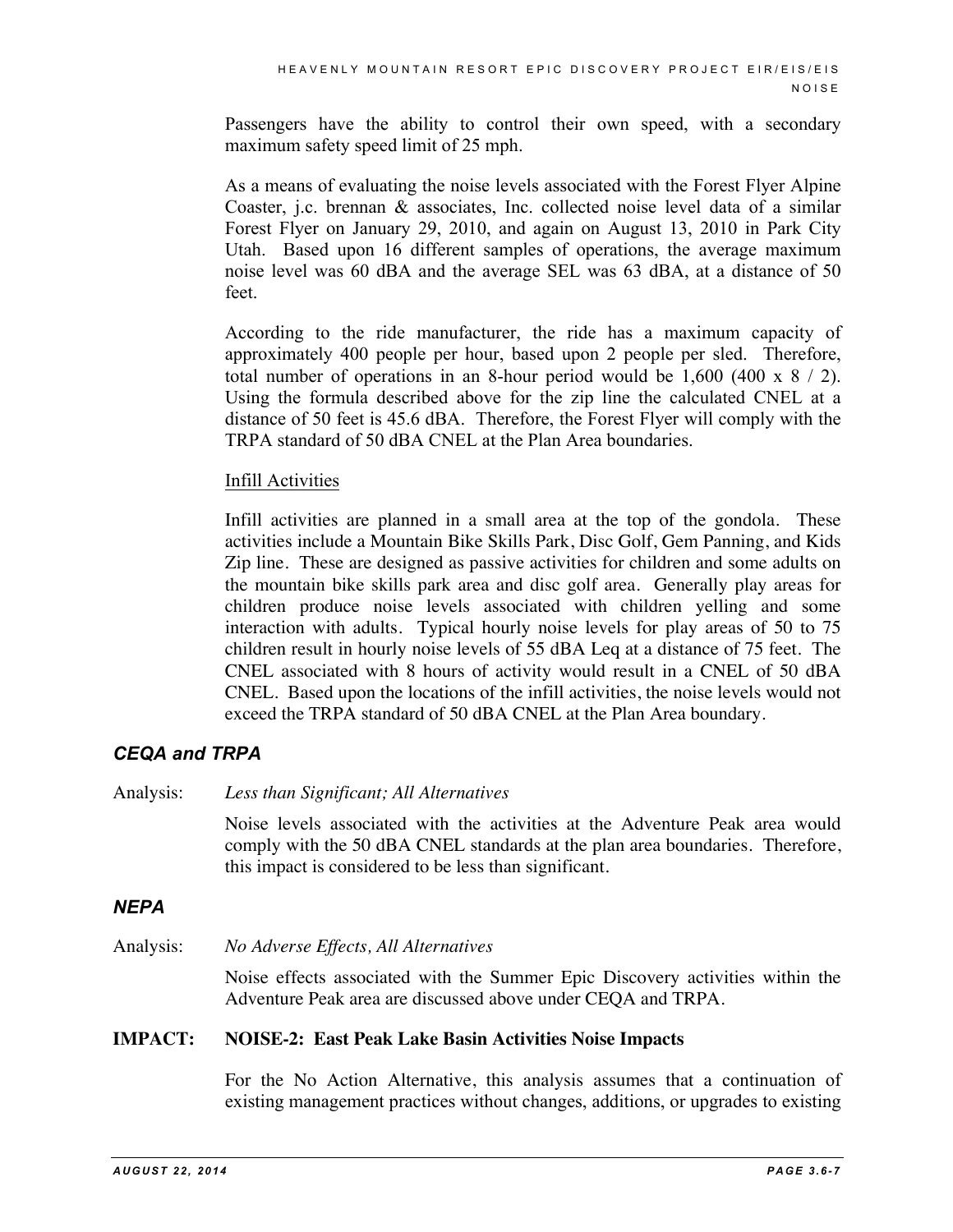conditions would occur. Based upon the existing noise measurements on the mountain, no exceedances of the standards are expected to occur.

#### East Peak Zipline Canopy Tour

As discussed under the zipline analysis in the Adventure Peak area, the same analysis applies to the East Peak Zipline Canopy Tour, located outside of the Lake Tahoe Basin but close to a Plan Area boundary. If it is assumed that 1,000 people use the zipline in a day, the distance to the 50 dBA CNEL contour would be 67 feet. The zip line would comply with the TRPA 50 dBA CNEL standard at the Plan Area boundaries.

#### East Peak Water Activities

Water-oriented activities on and around the existing East Peak reservoir (outside of the Lake Tahoe Basin) would include kayaking, canoeing, other non-motorized boating and fishing. These types of uses are similar to a passive park, and result in less noise than the typical active facilities which have been proposed. The water activities are not expected to exceed any noise level criteria.

## Mountain Bike Park

The mountain bike park is proposed for the East Peak Reservoir Basin, but begins near the Lake Tahoe Basin boundary near the top of the Dipper and Comet Express Ski Lifts. The Park includes Beginner, Intermediate and Advanced Trails. These are all located outside of the Lake Tahoe Basin within the USFS National Forest System. To quantify noise levels associated with the mountain bike parks, j.c. brennan & associates, Inc. utilized noise level data collected at the Cool Mountain Bike race which occurred on March 9, 2014. The race included approximately 150 participants ranging from kids 8-years and under to semi-pro racers. Noise level measurements were conducted at the starting line, and on the course. Noise measurement data collected at a distance of 50 feet from the starting line were 55 dBA Leq and 75 dBA Lmax. The noise measurement data collected at a distance of 50 feet from the course trail were 44 dBA Leq and 56 dBA Lmax. Assuming worst case noise levels of 55 dBA Leq, for a duration of 8-hours, would result in a CNEL of 50 dBA, at a distance of 50 feet. The mountain bike parks are expected to comply with the TRPA 50 dBA CNEL standard at the Plan Area boundaries.

## *CEQA and TRPA*

#### Analysis: *Less than Significant; All Alternatives*

Noise levels associated with the activities at the East Peak Lake Basin area would comply with the 50 dBA CNEL standards at the plan area boundaries. Therefore, this impact is considered to be less than significant.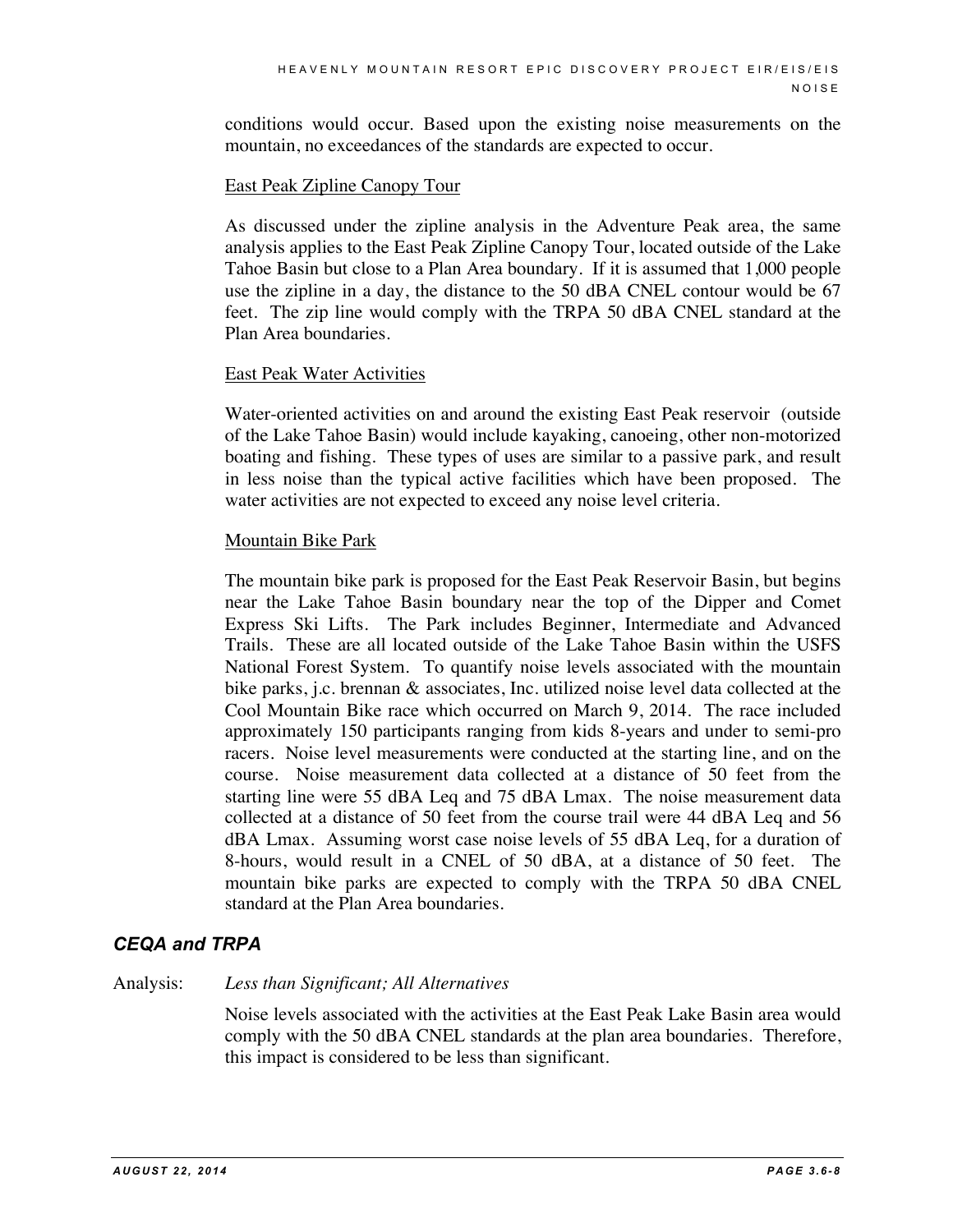## *NEPA*

#### Analysis: *No Adverse Effects, All Alternatives*

Noise effects associated with the Summer Epic Discovery activities within the East Peak Lake Basin area are discussed above under CEQA and TRPA.

#### **IMPACT: NOISE-3: Sky Meadows Basin Activities Noise Impacts**

Under the No Action Alternative, this analysis assumes that it represents a continuation of existing management practices without changes, additions, or upgrades to existing conditions. Based upon the existing noise measurements on the mountain, no exceedances of the standards is expected to occur.

#### Sky Meadows Zipline Canopy Tour

As discussed under the zipline analysis in the Adventure Peak area, the same analysis applies to the Sky Meadows Zipline Canopy Tour. If it is assumed that 1,000 people use the zipline in a day, the distance to the 50 dBA CNEL contour would be 67 feet. The zip line would comply with the TRPA 50 dBA CNEL standard at the Plan Area boundaries.

#### Sky Meadows Challenge Course

The project description describes the Sky Meadows Challenge Course as a selfguided ropes course consisting of a series of platforms and rope walkways/bridges which would be located between Sky Deck and the base of the Sky Express lift. Platforms would resemble those associated with the Mid-Station Zipline Canopy Tour and would be located on selected trees. This is considered more of a passive activity which would involve verbal interaction between individuals. Typical conversation between individuals at a distance o 14 to 21 feet with a raised voice is generally 65 dBA to 68 dBA. Assuming that continuous conversation occurs along the entire challenge course for an 8-hour period, at a level of 68 dBA. The CNEL would be 63 dBA at a distance of 21 feet. The distance to the 65 dBA CNEL contour would be less than 20 feet. Therefore, the noise levels associated with the challenge course would comply with the TRPA 50 dBA CNEL standard at the Plan Area boundaries.

#### Ridge Run Lookout Tower & Observation Deck

This facility would resemble a historic Forest Service Fire Lookout Tower and would offer scenic views and interpretive education. This is also considered a passive activity which would involve verbal interaction between individuals. Using the same methodology described above for the Challenge Course, the distance to the 65 dBA CNEL contour would be less than 20 feet. Therefore, the noise levels associated with the challenge course would comply with the TRPA 50 dBA CNEL standard at the Plan Area boundaries.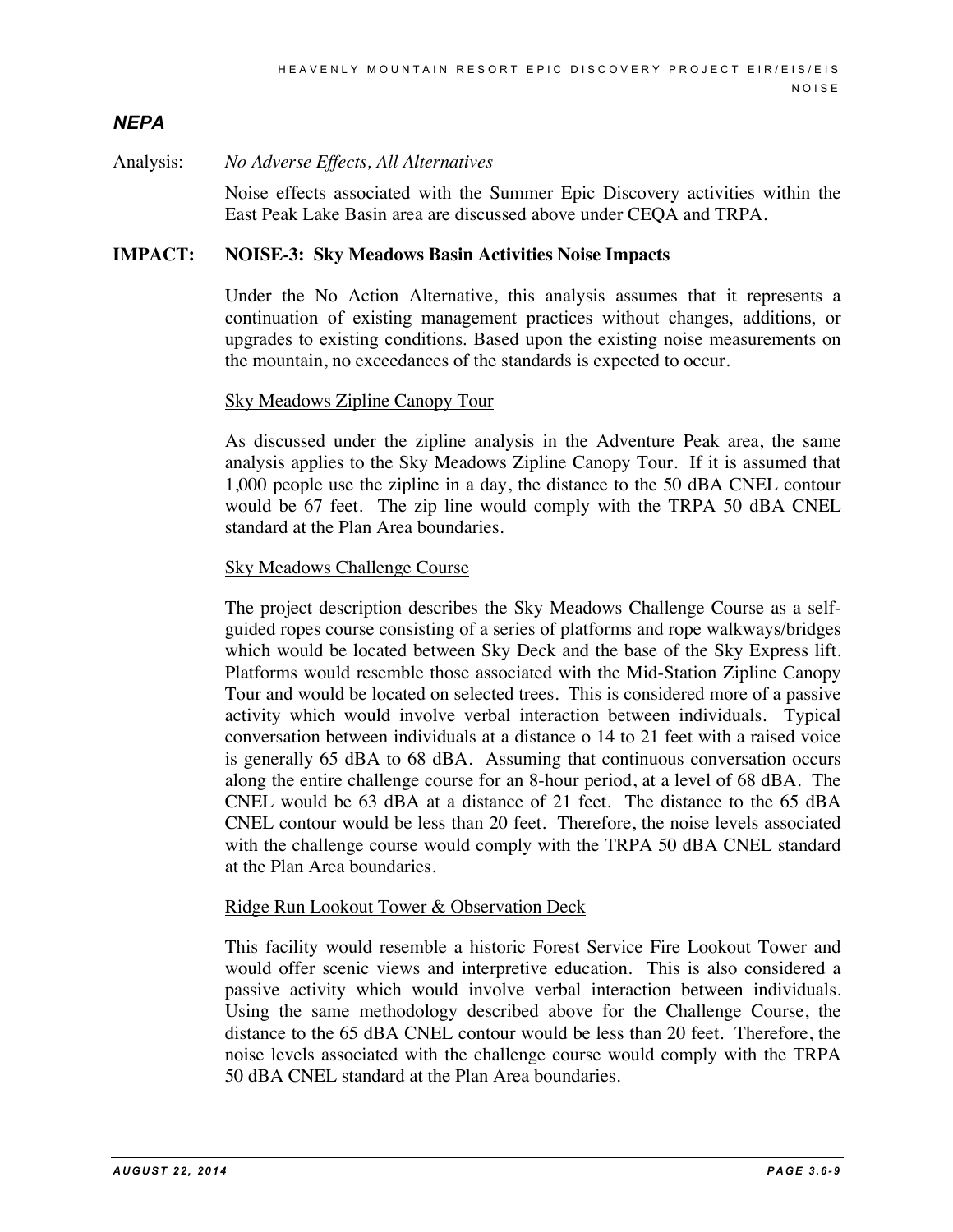## **Sky Basin Coaster**

Under the Sky Basin Coaster Alternative 1, a coaster would be installed in the Sky Meadows Basin rather than the Adventure Peak area. As with the Forest Flyer Coaster, the ride has a maximum capacity of approximately 400 people per hour, based upon 2 people per sled. Therefore, total number of operations in an 8hour period would be  $1,600$  (400 x  $8/2$ ). Using the formula described above for the Forest Flyer Coaster, the calculated CNEL at a distance of 50 feet is 45.6 dBA. Therefore, the Sky Basin Coaster will comply with the TRPA standard of 50 dBA CNEL at the Plan Area boundaries.

## *CEQA and TRPA*

Analysis: *Less than Significant; All Alternatives*

Noise levels associated with the activities at the Sky Meadows Basin area would comply with the 50 dBA CNEL standards at the plan area boundaries. Therefore, this impact is considered to be less than significant.

## *NEPA*

Analysis: *No Adverse Effects, All Alternatives*

Noise effects associated with Sky Meadows Basin operations are discussed above under CEQA and TRPA.

## **IMPACT: NOISE-4: Construction Noise Impacts**

Under the No Action Alternative, this analysis assumes that it represents a continuation of existing management practices without changes, additions, or upgrades to existing conditions. Based upon the existing noise measurements on the mountain, no exceedances of the standards are expected to occur.

Under the Proposed Action and Alternatives (Alternative 1 - Sky Basin Coaster instead of Forest Flyer Coaster), noise from construction activities would add to the noise environment in the immediate project vicinity. Activities involved in typical construction would generate maximum noise levels, as indicated in Table 3.6-4, ranging from 77 to 94 dBA at a distance of 50 feet.

Noise would also be generated during the construction phases by increased truck traffic on area roadways and heavy equipment on the mountain. A significant project-generated noise source on the local roadways would be truck traffic associated with the transport of heavy materials, and equipment to and from construction sites. This noise increase would be of short duration, and would likely occur primarily during daytime hours.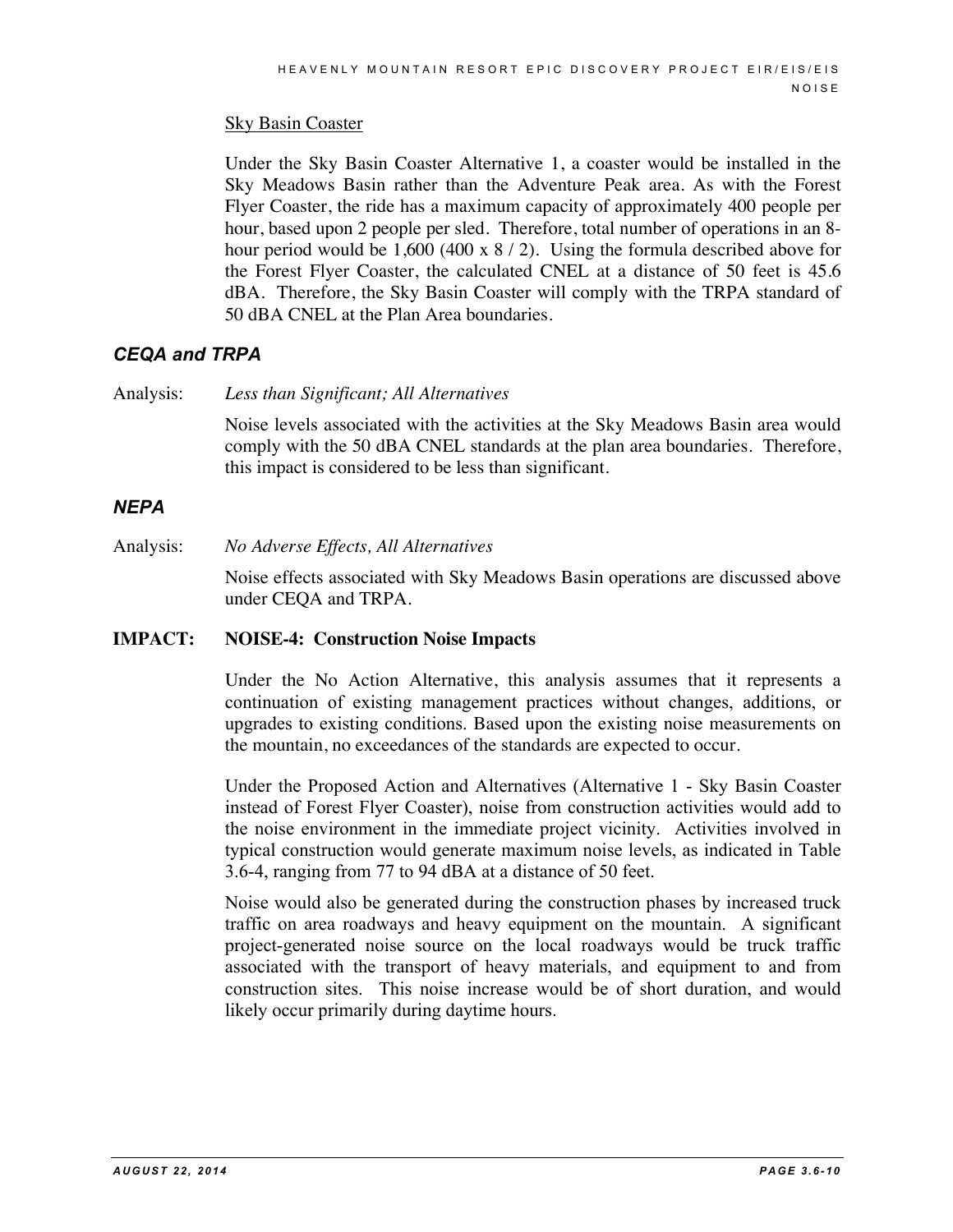## *CEQA and TRPA*

Analysis: *Less than Significant; All Alternatives*

Under all Alternatives, the construction activities would be in compliance with the TRPA standards, provided that the construction activities comply with Chapter 68 of the TRPA code of ordinances, and occur between the hours of 8:00 a.m. and 6:30 p.m.

## *NEPA*

Analysis: *No Adverse Effects, All Alternatives*

Noise effects associated with construction activities are discussed above under CEQA and TRPA.

## **Table 3.6-4**

| <b>Equipment Description</b> | Noise Level, Lmax at 50 feet (dBA slow)      |  |  |  |
|------------------------------|----------------------------------------------|--|--|--|
| Auger Drill Rig              | 84                                           |  |  |  |
| Backhoe                      | 78                                           |  |  |  |
| <b>Blasting</b>              | 94                                           |  |  |  |
| Compactor                    | 83                                           |  |  |  |
| <b>Concrete Mixer Truck</b>  | 79                                           |  |  |  |
| Concrete Pump Truck          | 81                                           |  |  |  |
| Dozer                        | 82                                           |  |  |  |
| Dump Truck                   | 76                                           |  |  |  |
| Excavator                    | 81                                           |  |  |  |
| Front end Loader             | 79                                           |  |  |  |
| Generator                    | 81                                           |  |  |  |
| Grader                       | 85                                           |  |  |  |
| Jackhammer                   | 89                                           |  |  |  |
| Paver                        | 77                                           |  |  |  |
| <b>Pneumatic Tools</b>       | 85                                           |  |  |  |
| Pumps Rock Drill             | 81                                           |  |  |  |
| Scraper                      | 84                                           |  |  |  |
| Tractor                      | 84                                           |  |  |  |
| Vibratory Concrete Mixer     | 80                                           |  |  |  |
|                              | Source: FHWA Construction Noise Model - 2006 |  |  |  |

## Typical Construction Equipment Noise Levels

## **IMPACT: NOISE-5: Traffic Noise Impacts**

For the No Action Alternative, this analysis assumes that a continuation of existing management practices without changes, additions, or upgrades to existing conditions would occur. Based upon the existing noise measurements on the mountain, no exceedances of the standards are expected to occur.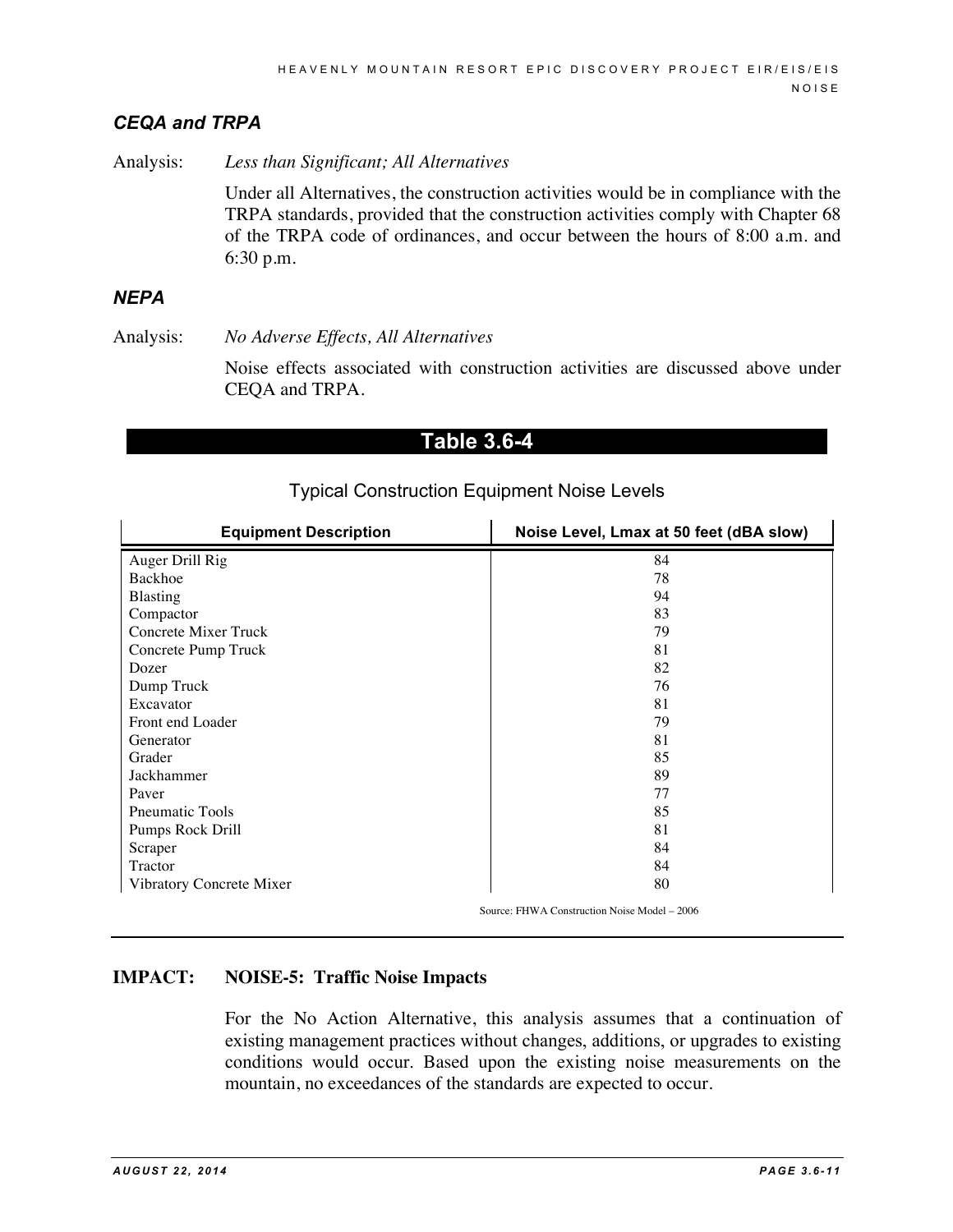Under the Proposed Action and Alternative (addition of Sky Basin Coaster), traffic noise levels will increase on portions of the local roadway network. Tables 3.6-5 and 3.6-6 show the changes in traffic noise levels due to the project under existing and Year 2035 conditions, respectively. In addition, these tables show the distances to the CNEL contours. All traffic noise analyses are based upon Friday summer peak hour p.m. traffic volumes provided by the traffic consultant and documented in Chapter 3.7. Peak hour traffic volumes were multiplied by 10 to establish ADT volumes.

## *CEQA and TRPA*

Analysis: *Less than Significant; All Alternatives*

Under all Alternatives, the US 50 traffic noise levels do not exceed the TRPA threshold of 65 dBA CNEL at 300 feet from the roadway. In addition, Project related increases in traffic noise levels are less than 3 dBA along all roadways, and are not considered significant increases in ambient noise levels.

## *NEPA*

Analysis: *No Adverse Effects, All Alternatives*

Noise effects associated with construction activities is discussed above under CEQA and TRPA.

# **Table 3.6-5**

## Existing and Existing Plus Project Traffic Noise Levels

|               |                            | <b>Existing</b>        | <b>Existing</b><br><b>Plus</b><br>Project | <b>Existing Plus Project</b><br><b>Distance to Traffic CNEL</b><br><b>Contours (feet)</b> |        |        |
|---------------|----------------------------|------------------------|-------------------------------------------|-------------------------------------------------------------------------------------------|--------|--------|
| Roadway       | Segment                    | <b>CNEL @ 100 Feet</b> |                                           | 55 dBA                                                                                    | 60 dBA | 65 dBA |
| <b>US 50</b>  | Lake Pkwy - Kingsbury      | $63$ dBA               | $63$ dBA                                  | 367                                                                                       | 170    | 79     |
| <b>US 50</b>  | Lake Pkway - Casino Core   | $62$ dBA               | $62$ dBA                                  | 310                                                                                       | 144    | 67     |
| <b>US 50</b>  | Casino Core - Stateline    | $63$ dBA               | $63$ dBA                                  | 319                                                                                       | 148    | 69     |
| <b>US 50</b>  | Stateline to Friday Ave    | $63 \text{ dBA}$       | $63 \text{ dBA}$                          | 341                                                                                       | 158    | 73     |
| <b>US 50</b>  | Friday Ave - Park Ave.     | $63$ dBA               | $63 \text{ dBA}$                          | 347                                                                                       | 161    | 75     |
| <b>US 50</b>  | Park Ave - Pioneer Tr.     | $64$ dBA               | 64 dBA                                    | 403                                                                                       | 187    | 87     |
| <b>US 50</b>  | Pioneer Tr. - Ski Run Blyd | $63 \text{ dBA}$       | $63$ dBA                                  | 338                                                                                       | 157    | 73     |
| Pioneer Trail | South of US 50             | 58 dBA                 | 58 dBA                                    | 164                                                                                       | 76     | 35     |
| Park Ave      | West of US 50              | $51$ dBA               | $51$ dBA                                  | 58                                                                                        | 27     | 13     |
| Park Ave.     | East of US 50              | 55 dBA                 | 56 dBA                                    | 109                                                                                       | 51     | 23     |

Source: *i.c.* brennan & associates, Inc., and Fehr & Peers Traffic Consultants - 2014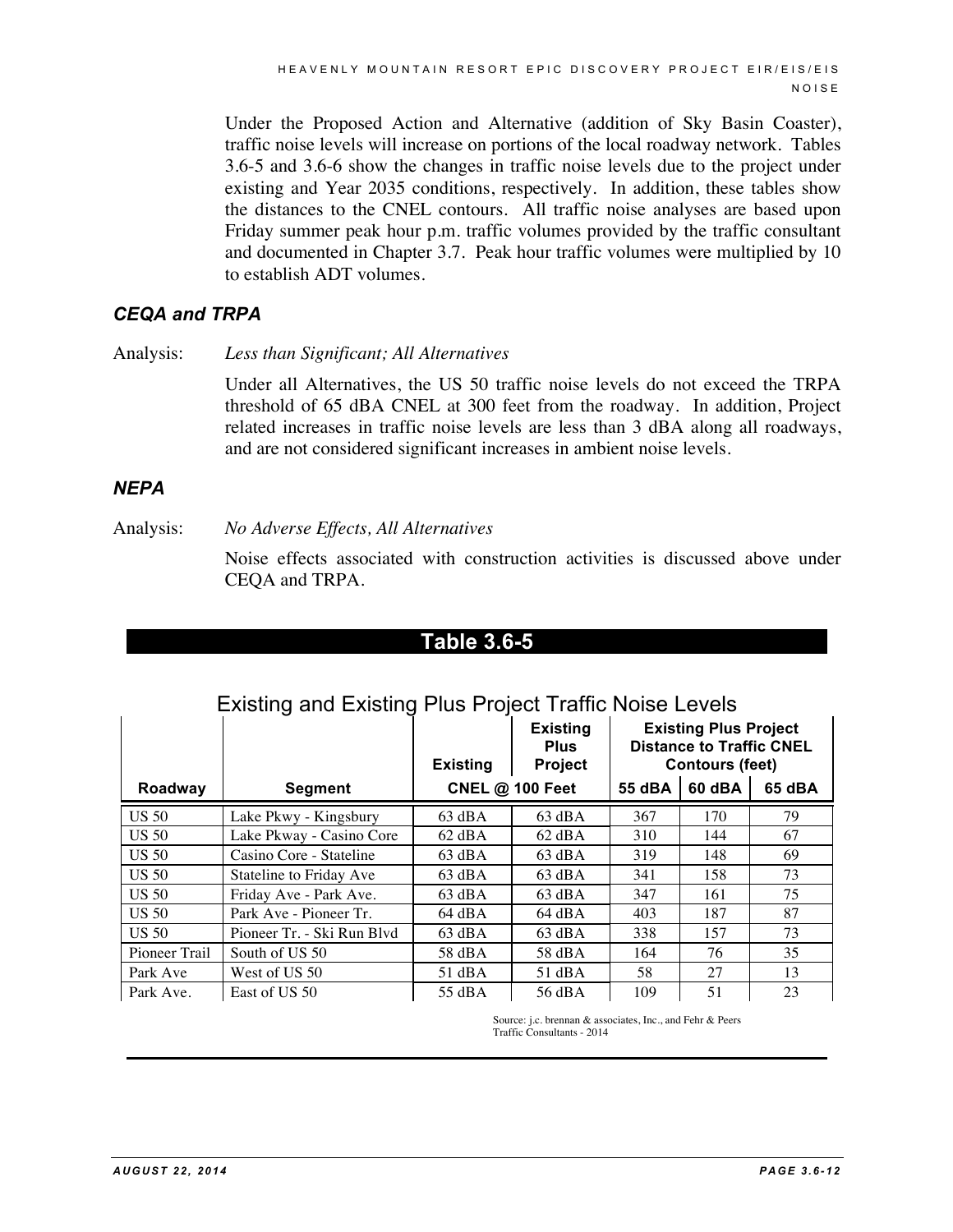## **Table 3.6-6**

|               |                                | <b>Year 2035</b> | <b>Year 2035</b><br><b>Plus</b><br><b>Project</b> | Year 2035 Plus Project<br><b>Distance to Traffic CNEL</b><br><b>Contours (feet)</b> |        |        |
|---------------|--------------------------------|------------------|---------------------------------------------------|-------------------------------------------------------------------------------------|--------|--------|
| Roadway       | <b>Segment</b>                 |                  | <b>CNEL @ 100 Feet</b>                            | 55 dBA                                                                              | 60 dBA | 65 dBA |
| <b>US 50</b>  | Lake Pkwy - Kingsbury          | 64               | 64                                                | 392                                                                                 | 182    | 84     |
| <b>US 50</b>  | Lake Pkway - Casino Core       | 63               | 63                                                | 331                                                                                 | 154    | 71     |
| <b>US 50</b>  | Casino Core - Stateline        | 63               | 63                                                | 342                                                                                 | 159    | 74     |
| <b>US 50</b>  | <b>Stateline to Friday Ave</b> | 63               | 63                                                | 363                                                                                 | 168    | 78     |
| <b>US 50</b>  | Friday Ave - Park Ave.         | 63               | 63                                                | 362                                                                                 | 168    | 78     |
| <b>US 50</b>  | Park Ave - Pioneer Tr.         | 64               | 64                                                | 422                                                                                 | 196    | 91     |
| <b>US 50</b>  | Pioneer Tr. - Ski Run Blvd     | 63               | 63                                                | 340                                                                                 | 158    | 73     |
| Pioneer Trail | South of US 50                 | 59               | 59                                                | 179                                                                                 | 83     | 38     |
| Park Ave      | West of US 50                  | 52               | 52                                                | 68                                                                                  | 31     | 15     |
| Park Ave.     | East of US 50                  | 56               | 58                                                | 116                                                                                 | 54     | 25     |

# 2035 and 2035 Plus Project Traffic Noise Levels

Source: j.c. brennan & associates, Inc., and Fehr & Peers Traffic Consultants - 2014

## **IMPACT: NOISE-C1: Cumulative Noise Impacts**

Cumulative noise effects may occur due to activities on the mountain, as well as the cumulative increase in traffic-related noise. The cumulative effects from traffic are described earlier and amount to very small increase in noise and do not exceed the TRPA standards for roadway noise levels. The noise levels associated with individual activities comply with the TRPA standards. Cumulative increases in noise levels associated with activities on the mountain are difficult to determine due to the fact that they are spread out over the mountain. However, if all activities occurred within close proximity to each other, the overall CNEL would be 63 dBA at a distance of 50 feet. The distance to the 50 dBA CNEL contour would be approximately 220 feet at its nearest point. Considering the fact that the activities are spread across the mountain and the setbacks associated with each activity, it is not expected that the cumulative noise levels will exceed any standards or contribute to a significant increase in noise levels.

## *CEQA and TRPA*

Analysis: *Less than Significant; All Alternatives*

No cumulatively considerable significant impacts will result from the Epic Discovery Project and Alternatives.